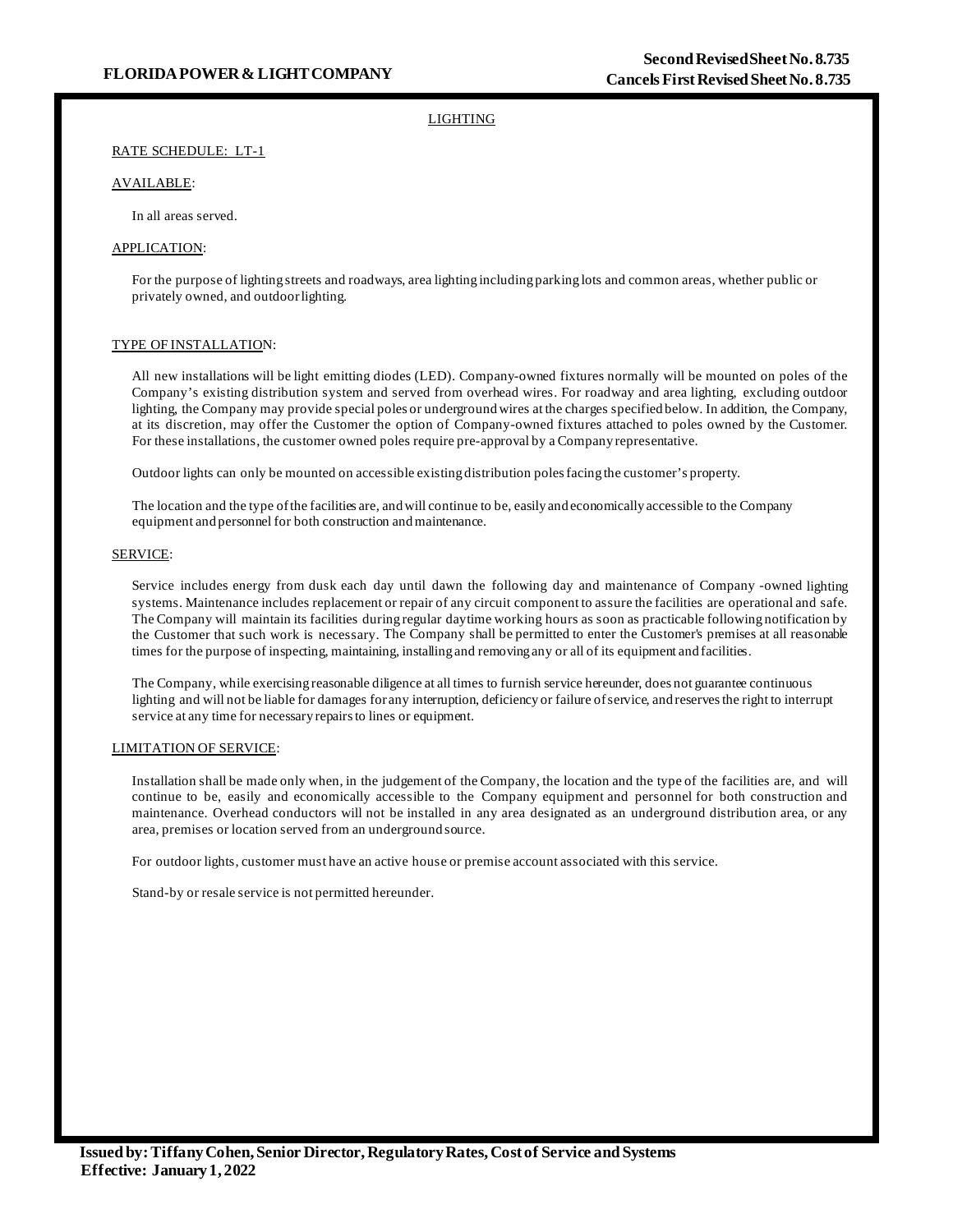## CUSTOMER CONTRIBUTIONS:

A Contribution-in-Aid-of-Construction (CIAC) will be required for:

- a) the differential cost between employing rapid construction techniques in trenching, backfilling and pole installation work where no obstructions exist, and the added cost to overcome obstructions such as sprinkler systems, paved surfaces (such as sidewalks, curbs, gutters, and roadways), landscaping, sodding and other obstructions encountered along the Lighting System installation route, including repair and replacement. If the Customer elects to perform work such as trenching and restoration, they will be reimbursed by the Company with a credit (not to exceed the total CIAC cost) for the value of this work as determined by the Company;
- b) the installation cost of any new overhead distribution facilities and/or the cost of alterations to existing distribution facilities which are required in order to serve the Lighting System less four (4) times the additional annual non-fuel energy revenue generated by the installation or alteration of the Lighting System, plus where underground facilities are installed, the differential installation cost between underground and overhead distribution facilities.

These costs shall be paid by the Customer prior to the initiation of any construction work by the Company. The Customer shall also pay any additional costs associated with design modifications requested after the original estimate has been made.

#### REMOVAL OR RELOCATION OF FACILITIES:

If Company owned lighting facilities are removed by Customer request, breach of the Agreement or non-payment, the Customer may be responsible to pay the net book value for the fixtures, poles, and additional lighting facility charges plusthe cost to remove the facilities. These charges do not apply to conversions of Company owned non-LED to Company owned LED lights.

When the Company relocates or removes its facilities to comply with governmental requirements, either the Company or the Customer shall have the right, uponwritten notice, to discontinue service hereunderwithout obligation or liability.

Facility relocations are treated as removals of facilities from the old location and installation of the new facilities in the new location. Facilities will not be transferred and reused at a new location.

In all cases, should the Customer request termination ofthe Agreement, such terminationwill require written notice 90 days priorto the date of termination.

#### CONVERSION OF COMPANY OWNED NON-LED LIGHTS TO COMPANY OWNED LED LIGHTS:

For customers converting, Company owned non-LED to Company ownedLED Lights, the LED Conversion Recovery Charge will apply and there will be no charge for the fixtures being removed. Any other charges for relocation or replacement of Company owned facilities would still apply.

#### CHANGE IN FIXTURE SIZE ORTYPE:

At the Customer's request, the Company will change to a lower or higher level of illumination when the changes are consistent with good engineering practices.A LED fixture will be the only modification from an LED or non-LED fixture request. The Customer will pay the net book value of the existing fixture, plus removal costs and will receive a credit for 4 years additional revenue generated by the larger fixtures, if applicable. If changes are required to the distribution systemto support thelarger lights, standard CIACcharges as described on sheet 8.736 will also apply.The Customerwill pay the Company the net costs incurred in making other fixturechanges.

(Continued from Sheet No.8.735.1)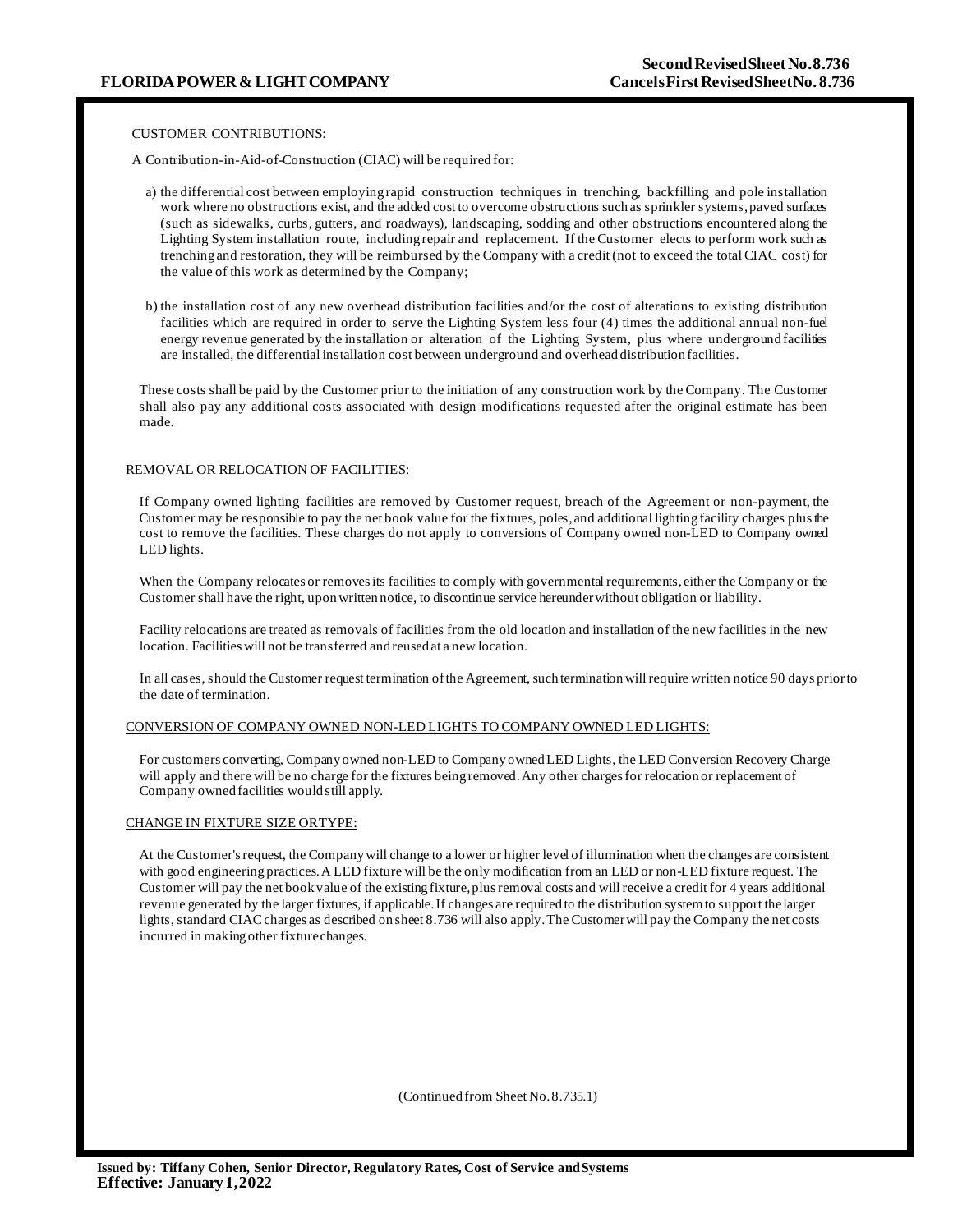| MONTHLY RATES FOR MAINTENANCE AND CONVERSION:<br>Maintenance per Fixture (FPL Owned Fixture and Pole)<br>Maintenance per Fixture for FPL fixtures on Customer Pole<br><b>LED Conversion Recovery</b> | \$1.30<br>\$1.04<br>\$1.87 |
|------------------------------------------------------------------------------------------------------------------------------------------------------------------------------------------------------|----------------------------|
| MONTHLY RATES FOR POLES USED ONLY FOR LIGHTING SYSTEM:                                                                                                                                               |                            |
| Standard Wood pole                                                                                                                                                                                   | \$5.50                     |
| Standard Concrete pole                                                                                                                                                                               | \$7.52                     |
| Standard Fiberglass pole                                                                                                                                                                             | \$8.89                     |
| Decorative Concrete pole                                                                                                                                                                             | \$15.99                    |

# MONTHLY RATES FOR LEDFIXTURES\*:

|              | <b>Fixture Tier</b> |              |                |       |       |       |       |                |       |       |       |       |       |       |       |       |
|--------------|---------------------|--------------|----------------|-------|-------|-------|-------|----------------|-------|-------|-------|-------|-------|-------|-------|-------|
| Energy       |                     |              |                |       |       |       |       |                |       |       |       |       |       |       |       |       |
| <b>Tier</b>  | Charge              | $\mathbf{1}$ | $\overline{2}$ | 3     | 4     | 5     | 6     | $\overline{7}$ | 8     | 9     | 10    | 11    | 12    | 13    | 14    | 15    |
| $\mathbf{A}$ | $s -$               | 1.50         | 4.50           | 7.50  | 10.50 | 13.50 | 16.50 | 19.50          | 22.50 | 25.50 | 28.50 | 31.50 | 34.50 | 37.50 | 40.50 | 43.50 |
| В            | \$0.20              | 1.70         | 4.70           | 7.70  | 10.70 | 13.70 | 16.70 | 19.70          | 22.70 | 25.70 | 28.70 | 31.70 | 34.70 | 37.70 | 40.70 | 43.70 |
| $\mathbf C$  | \$0.40              | 1.90         | 4.90           | 7.90  | 10.90 | 13.90 | 16.90 | 19.90          | 22.90 | 25.90 | 28.90 | 31.90 | 34.90 | 37.90 | 40.90 | 43.90 |
| D            | \$0.60              | 2.10         | 5.10           | 8.10  | 11.10 | 14.10 | 17.10 | 20.10          | 23.10 | 26.10 | 29.10 | 32.10 | 35.10 | 38.10 | 41.10 | 44.10 |
| E            | \$0.80              | 2.30         | 5.30           | 8.30  | 11.30 | 14.30 | 17.30 | 20.30          | 23.30 | 26.30 | 29.30 | 32.30 | 35.30 | 38.30 | 41.30 | 44.30 |
| F            | \$1.00              | 2.50         | 5.50           | 8.50  | 11.50 | 14.50 | 17.50 | 20.50          | 23.50 | 26.50 | 29.50 | 32.50 | 35.50 | 38.50 | 41.50 | 44.50 |
| G            | \$1.20              | 2.70         | 5.70           | 8.70  | 11.70 | 14.70 | 17.70 | 20.70          | 23.70 | 26.70 | 29.70 | 32.70 | 35.70 | 38.70 | 41.70 | 44.70 |
| Н            | \$1.40              | 2.90         | 5.90           | 8.90  | 11.90 | 14.90 | 17.90 | 20.90          | 23.90 | 26.90 | 29.90 | 32.90 | 35.90 | 38.90 | 41.90 | 44.90 |
| 1            | \$1.60              | 3.10         | 6.10           | 9.10  | 12.10 | 15.10 | 18.10 | 21.10          | 24.10 | 27.10 | 30.10 | 33.10 | 36.10 | 39.10 | 42.10 | 45.10 |
| $\mathbf{I}$ | \$1.80              | 3.30         | 6.30           | 9.30  | 12.30 | 15.30 | 18.30 | 21.30          | 24.30 | 27.30 | 30.30 | 33.30 | 36.30 | 39.30 | 42.30 | 45.30 |
| K            | \$2.00              | 3.50         | 6.50           | 9.50  | 12.50 | 15.50 | 18.50 | 21.50          | 24.50 | 27.50 | 30.50 | 33.50 | 36.50 | 39.50 | 42.50 | 45.50 |
| L            | \$2.20              | 3.70         | 6.70           | 9.70  | 12.70 | 15.70 | 18.70 | 21.70          | 24.70 | 27.70 | 30.70 | 33.70 | 36.70 | 39.70 | 42.70 | 45.70 |
| M            | \$2.40              | 3.90         | 6.90           | 9.90  | 12.90 | 15.90 | 18.90 | 21.90          | 24.90 | 27.90 | 30.90 | 33.90 | 36.90 | 39.90 | 42.90 | 45.90 |
| N            | \$2.60              | 4.10         | 7.10           | 10.10 | 13.10 | 16.10 | 19.10 | 22.10          | 25.10 | 28.10 | 31.10 | 34.10 | 37.10 | 40.10 | 43.10 | 46.10 |
| $\mathbf 0$  | \$2.80              | 4.30         | 7.30           | 10.30 | 13.30 | 16.30 | 19.30 | 22.30          | 25.30 | 28.30 | 31.30 | 34.30 | 37.30 | 40.30 | 43.30 | 46.30 |
| P            | \$3.00              | 4.50         | 7.50           | 10.50 | 13.50 | 16.50 | 19.50 | 22.50          | 25.50 | 28.50 | 31.50 | 34.50 | 37.50 | 40.50 | 43.50 | 46.50 |
| Q            | \$3.20              | 4.70         | 7.70           | 10.70 | 13.70 | 16.70 | 19.70 | 22.70          | 25.70 | 28.70 | 31.70 | 34.70 | 37.70 | 40.70 | 43.70 | 46.70 |
| R            | \$3.40              | 4.90         | 7.90           | 10.90 | 13.90 | 16.90 | 19.90 | 22.90          | 25.90 | 28.90 | 31.90 | 34.90 | 37.90 | 40.90 | 43.90 | 46.90 |
| S            | \$3.60              | 5.10         | 8.10           | 11.10 | 14.10 | 17.10 | 20.10 | 23.10          | 26.10 | 29.10 | 32.10 | 35.10 | 38.10 | 41.10 | 44.10 | 47.10 |
| т            | \$3.80              | 5.30         | 8.30           | 11.30 | 14.30 | 17.30 | 20.30 | 23.30          | 26.30 | 29.30 | 32.30 | 35.30 | 38.30 | 41.30 | 44.30 | 47.30 |
| U            | \$4.00              | 5.50         | 8.50           | 11.50 | 14.50 | 17.50 | 20.50 | 23.50          | 26.50 | 29.50 | 32.50 | 35.50 | 38.50 | 41.50 | 44.50 | 47.50 |
| V            | \$4.20              | 5.70         | 8.70           | 11.70 | 14.70 | 17.70 | 20.70 | 23.70          | 26.70 | 29.70 | 32.70 | 35.70 | 38.70 | 41.70 | 44.70 | 47.70 |
| W            | \$4.40              | 5.90         | 8.90           | 11.90 | 14.90 | 17.90 | 20.90 | 23.90          | 26.90 | 29.90 | 32.90 | 35.90 | 38.90 | 41.90 | 44.90 | 47.90 |
| X            | \$4.60              | 6.10         | 9.10           | 12.10 | 15.10 | 18.10 | 21.10 | 24.10          | 27.10 | 30.10 | 33.10 | 36.10 | 39.10 | 42.10 | 45.10 | 48.10 |
| Y            | \$4.80              | 6.30         | 9.30           | 12.30 | 15.30 | 18.30 | 21.30 | 24.30          | 27.30 | 30.30 | 33.30 | 36.30 | 39.30 | 42.30 | 45.30 | 48.30 |
| z            | \$5.00              | 6.50         | 9.50           | 12.50 | 15.50 | 18.50 | 21.50 | 24.50          | 27.50 | 30.50 | 33.50 | 36.50 | 39.50 | 42.50 | 45.50 | 48.50 |
| AA           | \$5.20              | 6.70         | 9.70           | 12.70 | 15.70 | 18.70 | 21.70 | 24.70          | 27.70 | 30.70 | 33.70 | 36.70 | 39.70 | 42.70 | 45.70 | 48.70 |
| BB           | \$5.40              | 6.90         | 9.90           | 12.90 | 15.90 | 18.90 | 21.90 | 24.90          | 27.90 | 30.90 | 33.90 | 36.90 | 39.90 | 42.90 | 45.90 | 48.90 |
| cc           | \$5.60              | 7.10         | 10.10          | 13.10 | 16.10 | 19.10 | 22.10 | 25.10          | 28.10 | 31.10 | 34.10 | 37.10 | 40.10 | 43.10 | 46.10 | 49.10 |
| DD           | \$5.80              | 7.30         | 10.30          | 13.30 | 16.30 | 19.30 | 22.30 | 25.30          | 28.30 | 31.30 | 34.30 | 37.30 | 40.30 | 43.30 | 46.30 | 49.30 |
| EE           | \$6.00              | 7.50         | 10.50          | 13.50 | 16.50 | 19.50 | 22.50 | 25.50          | 28.50 | 31.50 | 34.50 | 37.50 | 40.50 | 43.50 | 46.50 | 49.50 |

\* Catalog of available fixtures and the assigned billing tier for each can be viewed a[t www.FPL.com/partner/builders/lighting.html](http://www.fpl.com/partner/builders/lighting.html) The non-fuelenergy charge is  $3.273$ ¢ per kWh; where the kWh is calculated as (wattage x 353.3 hours per month)/1000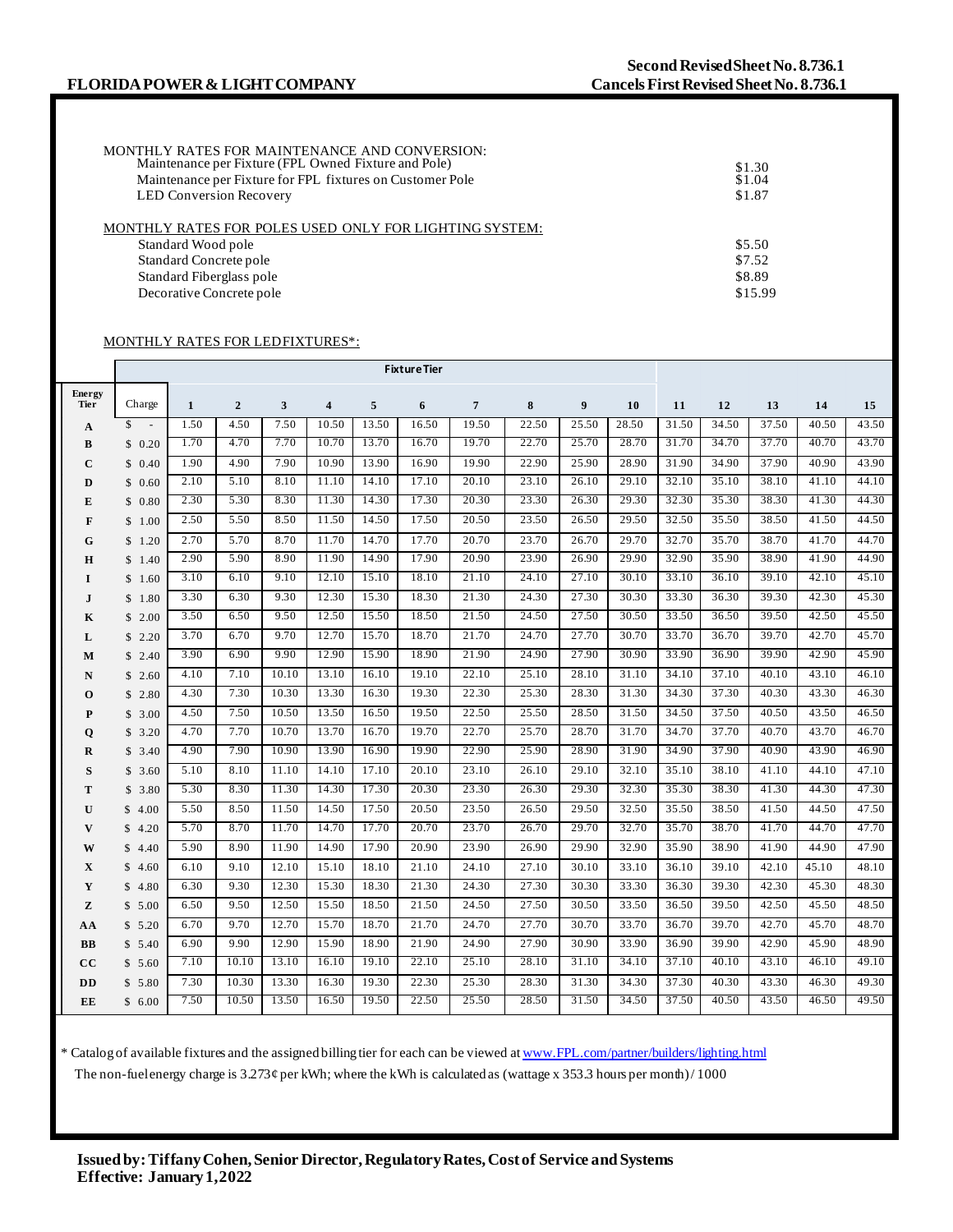## SPECIAL PROVISIONS:

Where the Company provides fixtures or poles other than those referenced above, the monthly charges, as applicable shall be computed as follows:

Charge: 1.28% of the Company's average installed cost of the pole, light fixture, or both.

Standard maintenance fees to apply Standard non-fuel Energy Charge to apply

## ADDITIONAL LIGHTING CHARGE:

Any special or additional lighting charges, which are required by the Company, will be billed in addition to the above rates.

Charge: 1.28% of the Company's average installed cost of the additional lighting facilities.

As of January 1, 2022, the factor pertaining to Underground Conductor will be closed to newcustomers. Underground Conductor 4.498¢ per foot

# BILLING

During the initial installation period:

Facilities in service for 15 days or less will not bebilled; Facilities in service for 16 days or more will be billed for a fullmonth.

For outdoor lights only, the Company has the right at any time to remove the light for non-payment and decline new request to customers with prior non-payment activity.

### WILLFUL DAMAGE:

Upon the second occurrence of willful damage to any Company-owned facilities, the Customer will be responsible for the cost incurred for repair or replacement. If the lighting fixture is damaged, based on prior written instructions from the Customer, the Company will:

- a) If a commercially available and Company approved device exists, install a protective shield. The Customer shall pay \$280.00 for the shield plus all associated costs. However, if the Customer chooses to have the shield installed before the second occurrence, the Customer shall only pay the cost of the shield; or
- b) Replace with a like unshielded fixture. For this, and each subsequent occurrence, the Customer shall pay the estimated costs of the replacement fixture; or
- c) Terminate service to the fixture. In this case, the lighting facilities will be removed from the field and from billing; the Customer will pay the lighting facilities charges for the remaining period of the currently active term of service plus the cost to remove the facilities.

Option selection shall be made by the Customer in writing and apply to all fixtures which the Company has installed on the Customer's behalf on the same account. Selection changes may be made by the Customer at any time and will become effective ninety (90) days after written notice is received.

(Continued on Sheet No. 8.738)